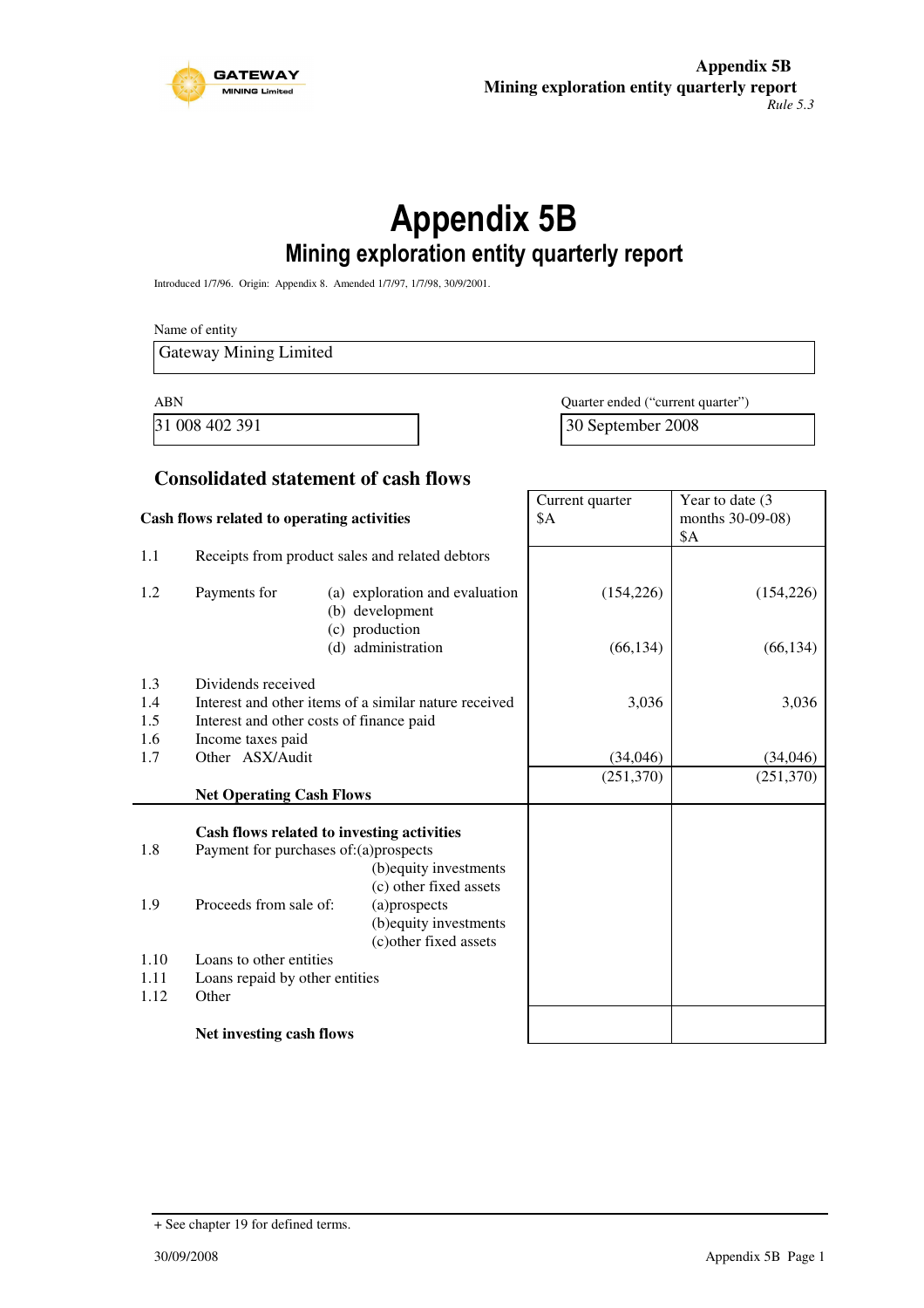

|              |                                                                                     | Current quarter | Year to date (3 months) |
|--------------|-------------------------------------------------------------------------------------|-----------------|-------------------------|
|              |                                                                                     | \$Α             | $30-09-08$<br>\$A       |
| 1.13         | Total operating and investing cash flows (brought<br>forward)                       |                 |                         |
|              | Cash flows related to financing activities                                          |                 |                         |
| 1.14         | Proceeds from issues of shares, options, etc.                                       | 400,000         | 400,000                 |
| 1.15         | Proceeds from sale of forfeited shares                                              |                 |                         |
| 1.16         | Proceeds from borrowings                                                            |                 |                         |
| 1.17         | Repayment of borrowings                                                             |                 |                         |
| 1.18         | Dividends paid                                                                      |                 |                         |
| 1.19         | Other (provide details if material)                                                 | (32,000)        | (32,000)                |
|              | Net financing cash flows                                                            | 368,000         | 368,000                 |
|              |                                                                                     | 116,630         | 116,630                 |
|              | Net increase (decrease) in cash held                                                |                 |                         |
| 1.20<br>1.21 | Cash at beginning of quarter/year to date<br>Exchange rate adjustments to item 1.20 | 410,503         | 410,503                 |
| 1.22         | Cash at end of quarter                                                              | 527,129         | 527,129                 |

# **Payments to directors of the entity and associates of the directors Payments to related entities of the entity and associates of the related entities**

|      |                                                                  | Current quarter<br>\$Α |
|------|------------------------------------------------------------------|------------------------|
| 1.23 | Aggregate amount of payments to the parties included in item 1.2 |                        |
| 1.24 | Aggregate amount of loans to the parties included in item 1.10   |                        |
| 1 25 | Evolanation necessary for an understanding of the transactions   |                        |

1.25 Explanation necessary for an understanding of the transactions

### **Non-cash financing and investing activities**

2.1 Details of financing and investing transactions which have had a material effect on consolidated assets and liabilities but did not involve cash flows

2.2 Details of outlays made by other entities to establish or increase their share in projects in which the reporting entity has an interest

<sup>+</sup> See chapter 19 for defined terms.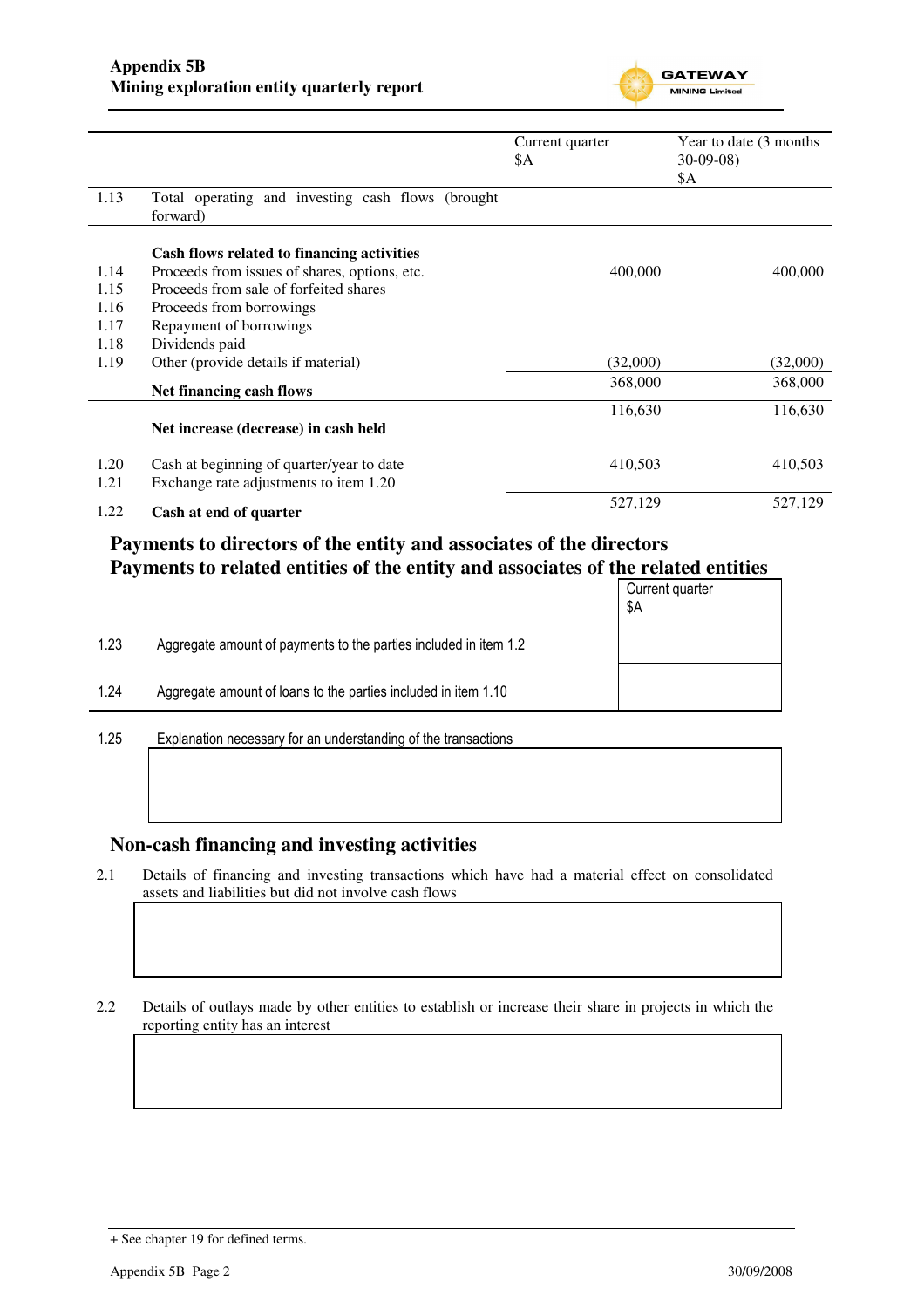

### **Financing facilities available**

*Add notes as necessary for an understanding of the position.* 

|     |                             | Amount available<br>\$A'000 | Amount used<br>\$A'000 |
|-----|-----------------------------|-----------------------------|------------------------|
| 3.1 | Loan facilities             |                             |                        |
| 3.2 | Credit standby arrangements |                             |                        |
|     |                             |                             |                        |

### **Estimated cash outflows for next quarter**

|     | <b>Total</b>               |         |
|-----|----------------------------|---------|
|     |                            | 180,000 |
| 4.2 | Development                |         |
|     | Exploration and evaluation |         |
| 4.1 |                            | 180,000 |
|     |                            | \$A     |

# Reconciliation of cash

|     | Reconciliation of cash at the end of the quarter (as<br>shown in the consolidated statement of cash flows) to<br>the related items in the accounts is as follows. | Current quarter<br>\$A | Previous quarter<br>\$A |
|-----|-------------------------------------------------------------------------------------------------------------------------------------------------------------------|------------------------|-------------------------|
| 5.1 | Cash on hand and at bank                                                                                                                                          | 527,129                | 410,503                 |
| 5.2 | Deposits at call                                                                                                                                                  |                        |                         |
| 5.3 | Bank overdraft                                                                                                                                                    |                        |                         |
| 5.4 | Other (provide details)                                                                                                                                           |                        |                         |
|     | <b>Total: cash at end of quarter</b> (item 1.22)                                                                                                                  | 527,129                | 410,503                 |

### **Changes in interests in mining tenements**

|     |                                                                     | Tenement<br>reference | Nature of interest<br>(note (2)) | Interest at<br>beginning<br>of quarter | Interest at<br>end of<br>quarter |
|-----|---------------------------------------------------------------------|-----------------------|----------------------------------|----------------------------------------|----------------------------------|
| 6.1 | Interests in mining<br>tenements relinquished,<br>reduced or lapsed |                       |                                  |                                        |                                  |
| 6.2 | Interests in mining<br>tenements acquired or<br>increased           |                       |                                  |                                        |                                  |

<sup>+</sup> See chapter 19 for defined terms.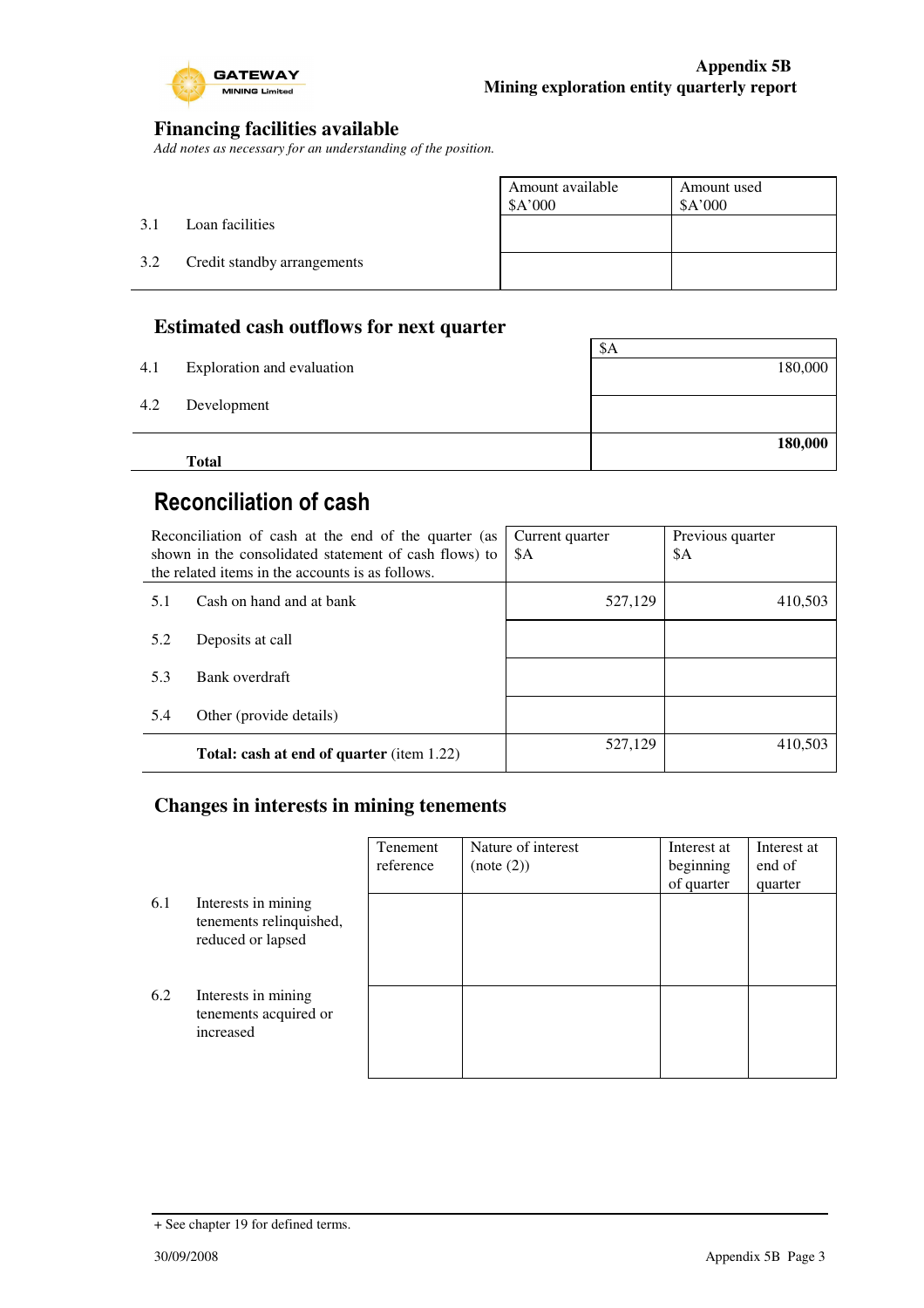

#### **Issued and quoted securities at end of current quarter**

*Description includes rate of interest and any redemption or conversion rights together with prices and dates.* 

|      |                                          | Total number | Number quoted | Issue price per                    | Amount paid up per               |
|------|------------------------------------------|--------------|---------------|------------------------------------|----------------------------------|
|      |                                          |              |               | security (see note<br>$3)$ (cents) | security (see note 3)<br>(cents) |
| 7.1  | Preference                               |              |               |                                    |                                  |
|      | <sup>+</sup> securities                  |              |               |                                    |                                  |
|      | (description)                            |              |               |                                    |                                  |
| 7.2  | Changes during                           |              |               |                                    |                                  |
|      | quarter                                  |              |               |                                    |                                  |
|      | (a) Increases                            |              |               |                                    |                                  |
|      | through issues                           |              |               |                                    |                                  |
|      | (b) Decreases                            |              |               |                                    |                                  |
|      | through returns of<br>capital, buy-      |              |               |                                    |                                  |
|      | backs,                                   |              |               |                                    |                                  |
|      | redemptions                              |              |               |                                    |                                  |
| 7.3  | <sup>+</sup> Ordinary                    | 105,122,962  | 105,122,962   |                                    |                                  |
|      | securities                               |              |               |                                    |                                  |
| 7.4  | Changes during                           |              |               |                                    |                                  |
|      | quarter                                  |              |               |                                    |                                  |
|      | (a) Increases                            | 4,000,000    | 4,000,000     | 10 cents                           |                                  |
|      | through issues                           |              |               |                                    |                                  |
|      | (b) Decreases                            |              |               |                                    |                                  |
|      | through returns of<br>capital, buy-backs |              |               |                                    |                                  |
| 7.5  | <sup>+</sup> Convertible                 |              |               |                                    |                                  |
|      | debt securities                          |              |               |                                    |                                  |
|      | (description)                            |              |               |                                    |                                  |
| 7.6  | Changes during                           |              |               |                                    |                                  |
|      | quarter                                  |              |               |                                    |                                  |
|      | (a) Increases                            |              |               |                                    |                                  |
|      | through issues                           |              |               |                                    |                                  |
|      | (b) Decreases                            |              |               |                                    |                                  |
|      | through securities<br>matured,           |              |               |                                    |                                  |
|      | converted                                |              |               |                                    |                                  |
| 7.7  | <b>Options</b>                           | 4,000,000    |               | Exercise price                     | Expiry date                      |
|      | (description and                         |              |               |                                    |                                  |
|      | conversion factor)                       |              |               | 30 cents                           | 30 November 2011                 |
| 7.8  | Issued during<br>quarter                 |              |               |                                    |                                  |
| 7.9  | <b>Exercised</b> during                  |              |               |                                    |                                  |
|      | quarter                                  |              |               |                                    |                                  |
| 7.10 | <b>Expired during</b>                    |              |               |                                    |                                  |
|      | quarter                                  |              |               |                                    |                                  |
| 7.11 | <b>Debentures</b>                        |              |               |                                    |                                  |
|      | (totals only)                            |              |               |                                    |                                  |
| 7.12 | <b>Unsecured notes</b>                   |              |               |                                    |                                  |
|      | (totals only)                            |              |               |                                    |                                  |

<sup>+</sup> See chapter 19 for defined terms.